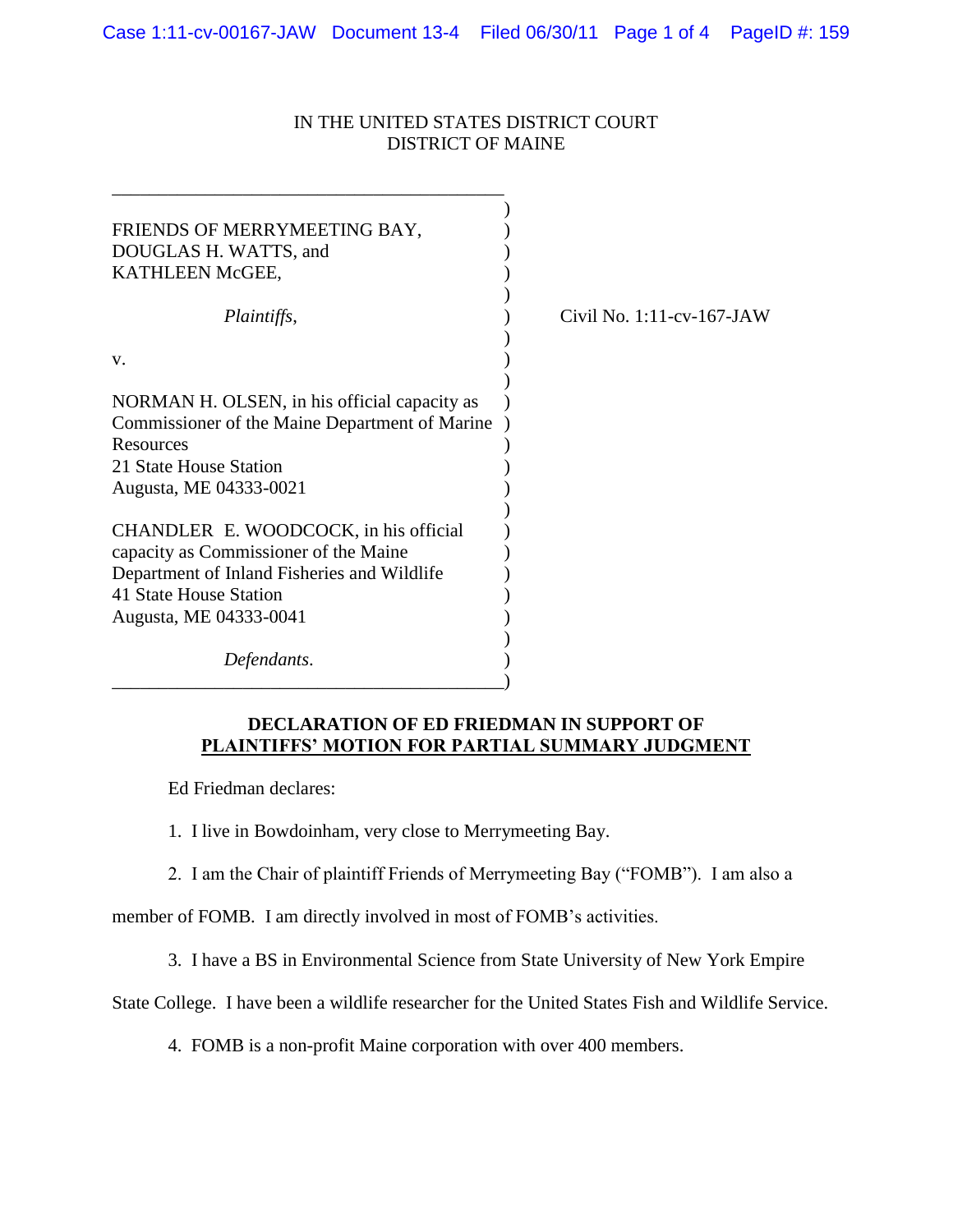5. FOMB undertakes research, advocacy, land conservation, education, and litigation activities in order to preserve the ecological, aesthetic, historical, recreational, and commercial values of Merrymeeting Bay, its watershed, and the Gulf of Maine (the part of the Northwest Atlantic Ocean where Merrymeeting Bay is located).

6. I personally know many of FOMB's members. FOMB has members who live near, own property near, and recreate on and near Merrymeeting Bay and the rivers that flow into the Bay.

7. Among other activities, FOMB members kayak and canoe, recreationally and commercially fish, hike, photograph, and observe aquatic life and wildlife in and around Merrymeeting Bay and its watershed and throughout the Gulf of Maine bioregion. I participate in these activities on a regular basis, and have joined FOMB members in these activities many times over the years, often in outings organized and run by FOMB.

8. FOMB members receive economic value from Merrymeeting Bay through, among other activities, commercial fishing and guiding. For instance, I am a long-time Maine guide. I have conducted kayaking tours and instruction in the Merrymeeting Bay watershed since the mid-1980s.

9. FOMB has long recognized the important connections between Maine's rivers and the Gulf of Maine. FOMB's Healthy Rivers, Healthy Gulf program (HRHG) is devoted to educating the public and policy makers about these connections. HRHG uses community organizing around the Bay and statewide to advance efforts providing diadromous fish passage past dams, species and habitat restoration, and improvement in water quality (physical, chemical and biological integrity).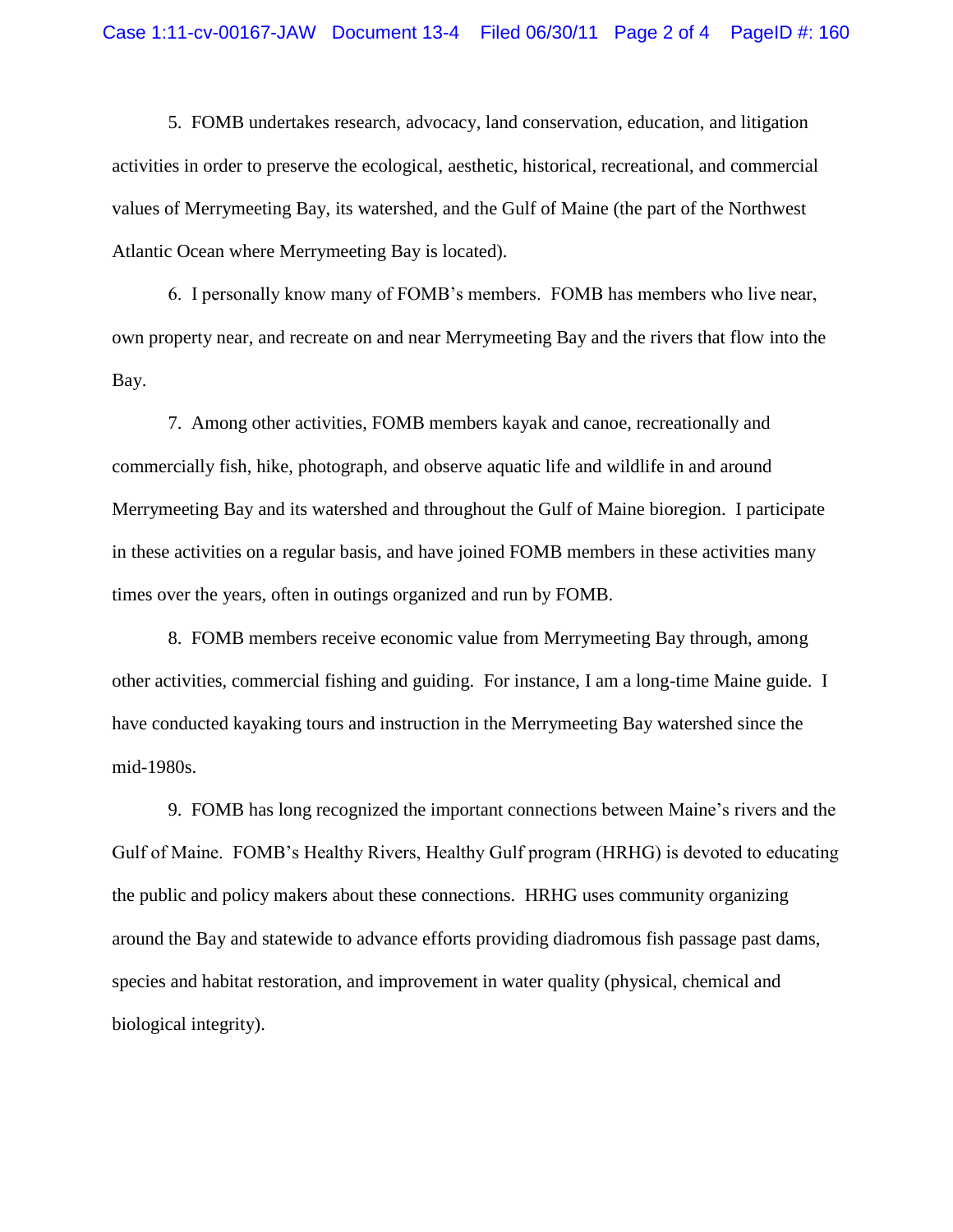10. FOMB has members who travel to the St. Croix River to carry out their work, kayak and canoe, recreationally fish, hike, photograph, and observe aquatic life and wildlife. FOMB members also own property along the St. Croix and have been commercial fishermen in that region for many years. FOMB has advocated in a variety of ways for alewife restoration on the St. Croix River, though to no avail, which is why it is bringing this lawsuit. FOMB believes that the law blocking alewife passage at the Grand Falls eradicates alewives from 98% of the tremendously productive spawning and rearing habitat of the St. Croix River, having adverse effects on the health of bird, fish and mammalian species in Merrymeeting Bay and throughout the Gulf of Maine. A number of migratory fish species (including striped bass and Atlantic salmon) from Merrymeeting Bay range through the Gulf of Maine and the benefits of a recovered St. Croix alewife population, once largest in the country, will increase important available forage for not only striped bass and salmon, but many larger fish species in the Gulf of Maine.

11. FOMB members are interested in maintaining the natural biodiversity of the Merrymeeting Bay watershed and the Gulf of Maine. Indeed, that is a major reason people join FOMB.

12. I personally am interested in maintaining the natural biodiversity of the Merrymeeting Bay watershed and the Gulf of Maine. As an avid outdoorsman, I want there to be as much natural fish and wildlife in and around the Merrymeeting Bay watershed and Gulf of Maine as possible. Healthy fish populations mean healthier water quality and more economic vitality for riparian communities, both natural and human. I am aware that populations of many species in Merrymeeting Bay and the Gulf of Maine have declined dramatically, and this diminishes my enjoyment of the Bay. As a "keystone" species that supports other fish species